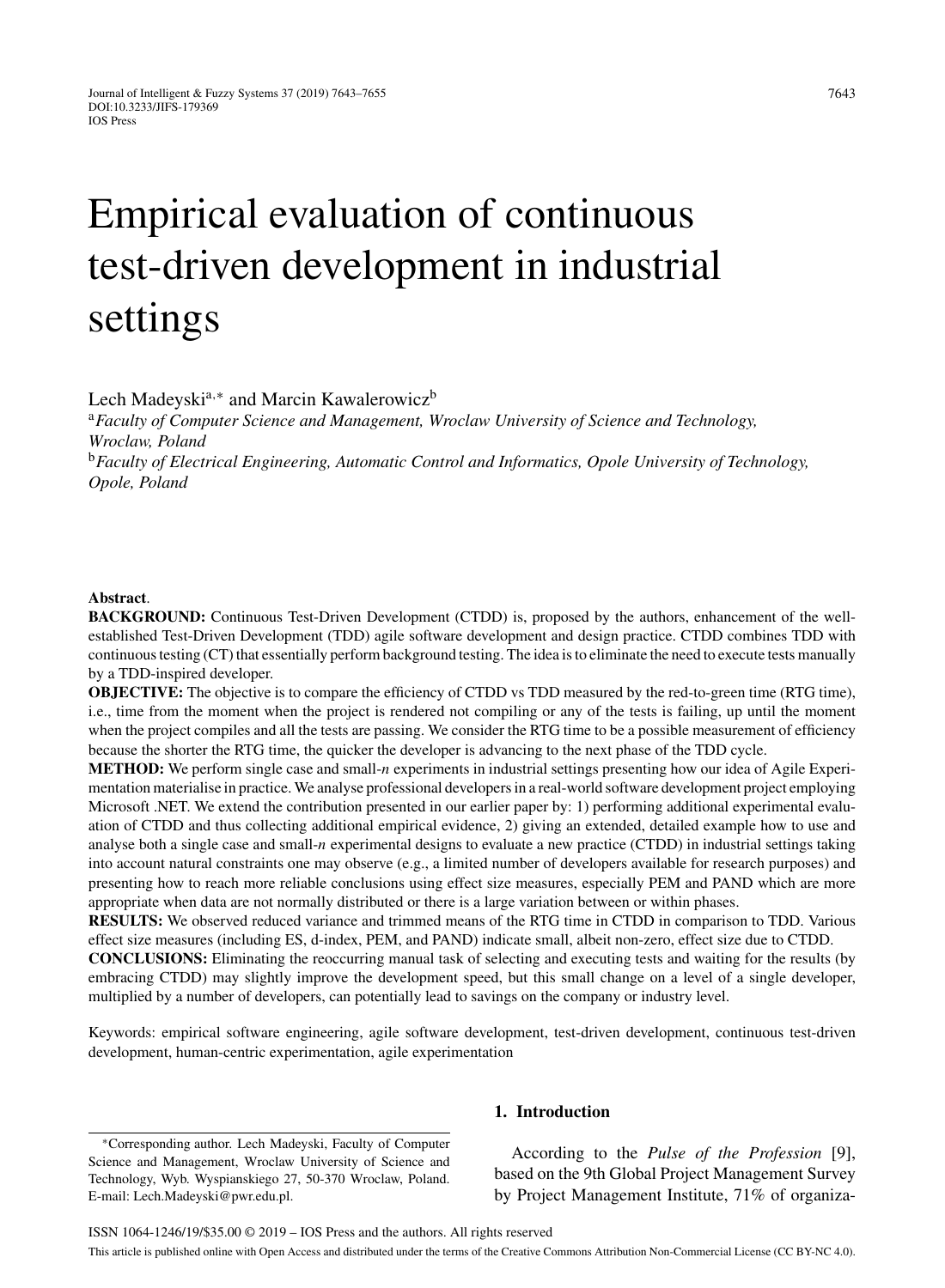tions report using agile approaches in their projects sometimes  $(31\%)$ , often  $(29\%)$ , or always  $(11\%)$ . As reported by the recent State of Agile report by VersionOne [1], 97% of respondents said that their organizations practiced agile development methods. According to the same report, 35% of respondents use Test-driven development (TDD) practice. Furthermore, TDD, along with pair programming, is one of the most interconnected practices of Extreme Programming (XP) [4]. A detailed description of TDD by example is given by Beck [5]. It is also worth mentioning that among software development practices, those commonly associated with TDD and XP are still prevalent, e.g., unit testing and refactoring are employed by 75% and 45% of the respondents, respectively, according to the State of Agile report by VersionOne [1].

Practically, all modern Integrated Development Environments (IDEs) provide support for a practice that is called continuous compilation. It is a practice of compiling the source code in the background thread after every change in the code base. The effect of the continuous compilation is an immediate feedback about all the compilation errors and warnings while developer edits the code. Continuous compilation is available in IDEs like Microsoft Visual Studio (since 2010), Eclipse, IntelliJ IDEA etc. An extension of continuous compilation called continuous testing (CT) was introduced by Saff and Ernst [22, 23]. CT adds background testing on top of the background (continuous) compilation. Thus developers are not only informed about the compilation problems but also about the results of the automated tests. So the test feedback is provided on top of the compilation feedback. CT is available in Microsoft Visual Studio since version 2012, but only in the highest and most expensive versions. The Visual Studio implementation of CT is called Live Unit Testing and is contained in the Enterprise version of Visual Studio 2017.

In 2013, we proposed the new practice Continuous Test-Driven Development (CTDD) which combines the TDD practice with CT [15]. CTDD is described in detail in Section 2. Preparing for evaluation of the new practice we have forked an open source CT tool called AutoTest.NET. We have extended it with the capabilities of gathering the life data about its execution (e.g. exact timestamps of the test triggering events, results of the tests, etc.), as well as gathered preliminary feedback about the tool via a Technology Acceptance Model (TAM)-inspired survey [15]. The results of the survey encouraged us to proceed an empirical evaluation of the new CTDD practice and

supporting tool. We have found that CTDD might gain acceptance among TDD practitioners. To the best of our knowledge, we are the first who performed an empirical comparison of TDD and CTDD. The initial speculation was that if there is even a small time benefit regarding the coding velocity of a single developer then might turn out to be a visible benefit at large scale, due to the size of the software engineering industry as a whole.

Hence, we wanted to assert whether there is any time-related benefit for a developer or a small number of developers and thus compared CTDD with TDD to answer the question. If there is a performance gain due to CTDD then (taking into account the mentioned popularity of TDD among software developers) an organisation using TDD or the entire software industry could observe benefits from switching to CTDD.

This paper extends our earlier conference paper [17], including preliminary CTDD evaluation (using single case experimental design) with only one developer, by performing a second CTDD experiment (using small-*n* experimental design) in a different project involving two additional developers. We also present much more in depth analysis of the results of both experiments using effect size measures (discussed in Section 6.3) to provide more reliable conclusions wrt. differences between TDD and CTDD. The research goal and hypothesis stayed the same for both of the studies and are presented in Section 3.

In [16] we emphasise the value of software engineering research performed in a real industrial setting (based on real-world tasks) in contrary to the lab experiments (mainly based on toy tasks). While it was not strictly required to use close-to-reality setting to perform our research (it could also be done in a more controlled lab environment), gathering empirical evidence from real developers working in real projects, in real software engineering environments, gives us a dose of reality lab experiments often lack. That is why we believe that there is a need for a kind of lightweight/agile experimentation framework that is especially suitable in industrial software engineering setting, see our Agile Experimentation Manifesto [16].

The large scale experimental research, although doable, is often not feasible in profit driven setting. It is mainly because it is often too expensive to involve professional developers in full-fledged experiments (e.g., doing the same (sub)system twice using different methods). For example, the CODE-FUSION company was interested in possible benefits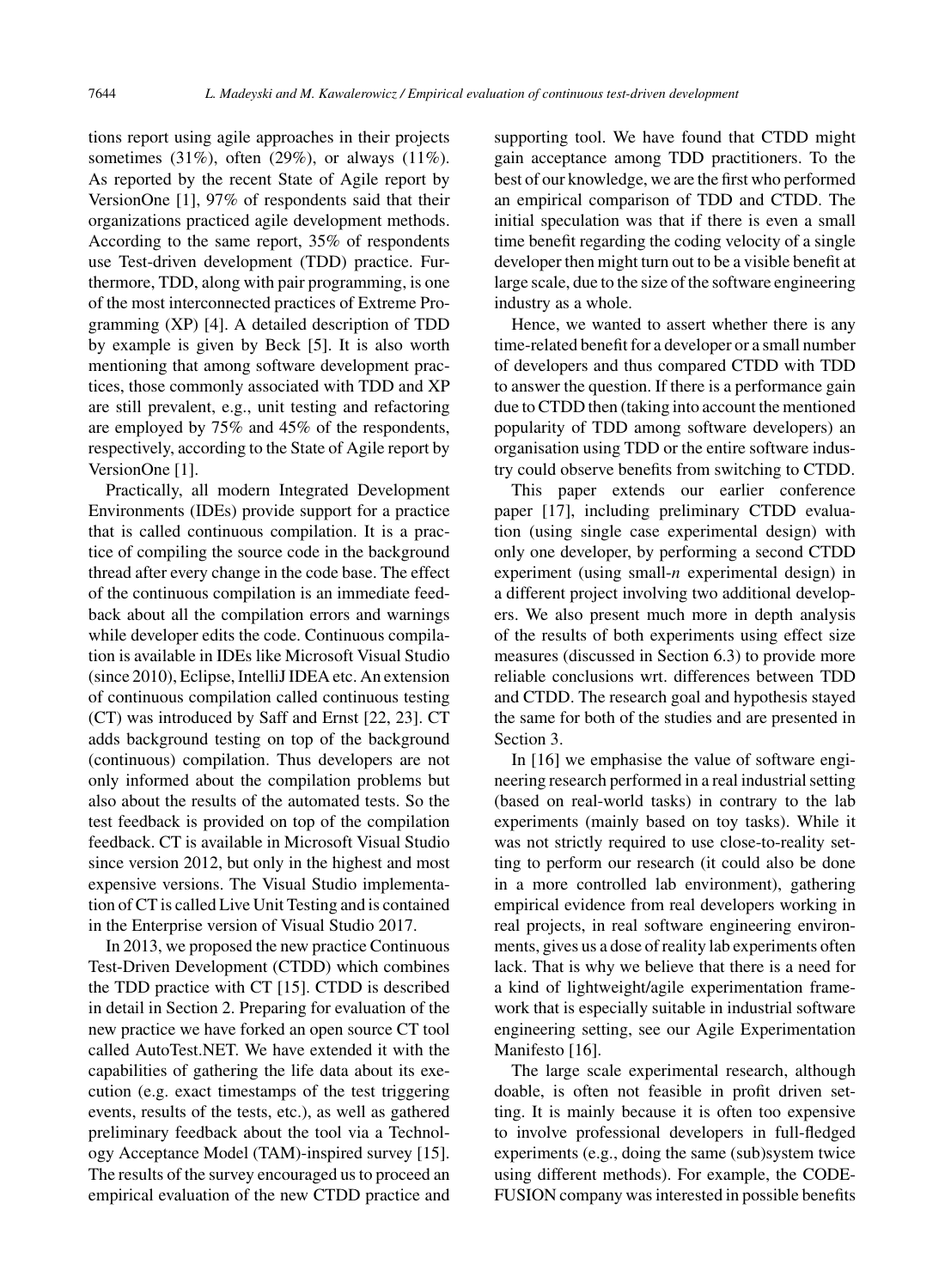

Fig. 1. Test-Driven Development.

of CTDD, but not interested in full-fledged experiments. That is why the idea of Agile Experimentation and using single-case/small-*n* experimental designs was coined by the first author and accepted by the company.

We compared the TDD and CTDD practices, described in Section 2, in a single-case randomized blocks design with two conditions. We treat TDD as a baseline<sup>1</sup> and CTDD as an intervention (details are described in Section 3.3). We have performed two experiments to asses the efficiency of the CTDD practice. Plan, execution (including the tool set we built to perform the experiments), results, as well as analysis and discussion of the results of the conducted experiments are presented in Section 3, 4, 5, 6, respectively. The results of the first experiment were discussed earlier [17]. The results of the second experiment and detailed analysis of the results of both experiments (including four effect size measures) are presented in this paper for the first time.

# **2. Background**

Figure 1 shows a typical TDD practice flow. The developer begins by writing a test. Then she executes the test. She expects the test or even the build to fail because there is no implementation yet to satisfy the test. Then she proceeds to quickly write the functionality that will satisfy the test. Executes the test to check if it succeeds. Then refactors the code and repeats the process several times striving for complete implementation. While doing this she is executing the tests continuously checking whether she did not break anything.

The Figure 2 shows the subtle but meaningful change in the flow. We proposed to add a continuous notion to the TDD practice by virtually freeing the developer from the duty to manually execute the tests.

In CT and CTDD the code is compiled and tested automatically mostly after the developers saves the changes in the file. She is not forced to select specific tests and execute them herself. The need to manually select and trigger the tests by pressing a button or issuing a command is removed. The tests are performed in the background. It potentially adds a value to the process by giving to the developer a more frequent and earlier feedback from amended code.

# **3. Experiments planning**

# *3.1. Experiments goal*

The overall goal of the experiments is to determine the difference in software developer performance using CTDD compared with TDD. The objects of this study are professional software developers working in a real software development project. All of the participants are computer science graduates with two to five years in professional software development. One held BSc, while two held MSc degree at the time of performing the experiment. All of them are TDD practitioners, although the level of experience in TDD practice varied among them. In Experiment 1 we had single software engineer involved, in Experiment 2 the developer 1 was also a software engineer and developer 2 was a junior software engineer. All of them have used TDD in previous projects they were involved in. The usage of TDD is completely optional in the projects the developers are working in. If they find it suits the development in one way or another they are allowed and encouraged to use TDD. The experiment was conducted on modules where TDD was suitable from the point of view of the developer.

The developers will use TDD and CTDD simultaneously and the tools they use will differentiate the practice. Randomization will be used during the assignment of the individual classes to TDD or CTDD.

<sup>&</sup>lt;sup>1</sup> Actually, TDD can also be considered just another intervention level.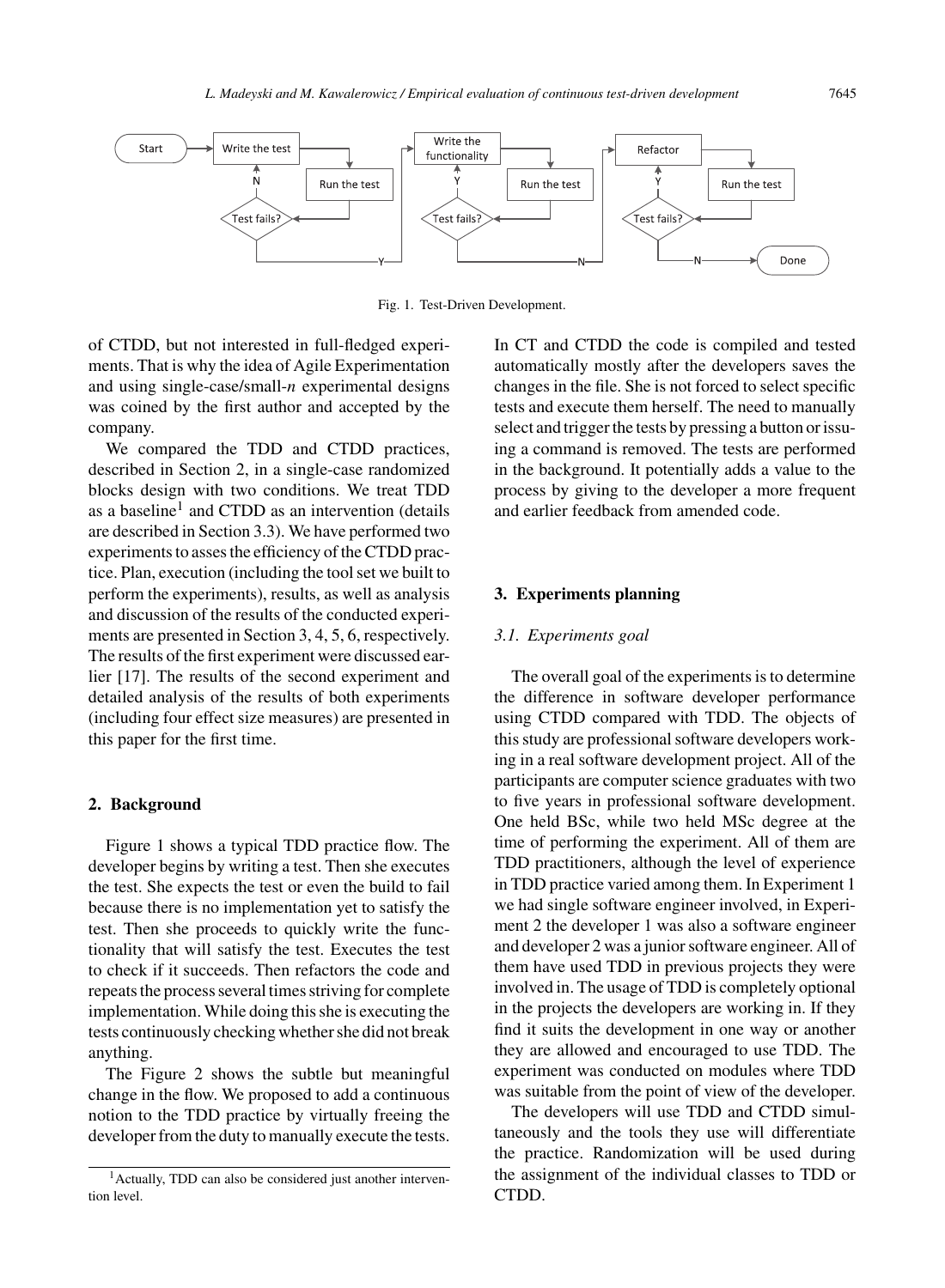

Fig. 2. Continuous Test-Driven Development.

The purpose is to measure and evaluate the individual developer performance when she uses CTDD (introduced by the authors in [15]) instead of TDD. Form the point of view of the researcher it is interesting if there is any systematic difference in the TDD vs. CTDD performance. RTG time is the measure with which the individual performance of the software developer will be measured. It is also where the difference between the TDD and CTDD practices, which are similar, may reveal. RTG stands for red-to-green.

Let *tred* in RTG be the moment in time when the whole software project is transitioning to the red state, i.e., is rendered not building. Whatever the reason is. It is in the red state when there is a problem with producing working software on any stage of the build process. It can not compile due to syntax errors in source code or any of the automated tests is failing for whichever reason (e.g., error in code under test or in test itself). Let *tgreen* in RTG be the moment in time when the project is transitioning from red to green, i.e., to building properly again. It compiles and all the tests are passing (no matter the strategy used to satisfy the test: *obvious implementation*, *fake it* or *triangulation* [14]). The shorter the time between the  $t_{red}$  and  $t_{green}$  the quicker the turnover — the less time developer is spending in the TDD loop transitioning from the red state to the green one.

Figure 3 depicts the TDD loop with the RTG time highlighted as red dashed lines with arrows. In every TDD loop the developer runs the tests and checks the result. Depending on the result she proceeds to the next step. After writing the initial test it should fail — there is no implementation to satisfy the test. The RTG time begins. The developer proceeds to satisfy the test in the easiest possible manner. Then she runs the tests and checks the result. If the test is satisfied then the RTG time ends. The developer proceeds to the refactoring phase. In this phase the RTG time is possibly triggered many times when the developer refactors the code rendering the tests to fail and then fixing it to satisfy the tests again. We are measuring the RTG time because it encapsulates all the developer manual tasks to run the tests. If we can eliminate those manual tasks from the TDD loop, as explained in the earlier section by incorporating the continuous notion into the TDD practice, we can shorten the RTG time. It is desirable that the developer spends more time doing his actual work of developing required features and tests than to be engaged in the mundane and recurring "mechanical" work involving manual selection and execution of tests. The task of selecting and executing the tests and then waiting for the feedback to be returned is constantly occurring while using TDD. To the extend that the developer might omit some test feedback loops which might be risky. The conjecture is that if we can eliminate this constantly repeated task using CTDD, we can reduce the aforementioned risk and time waste and make the developers more productive. As a side effect it might ensure better TDD abidance by performing relentlessly the tasks the developer might omit.



Fig. 3. RTG time - red-to-green time in the TDD loop. Red arrows indicate the time measured in the experiment.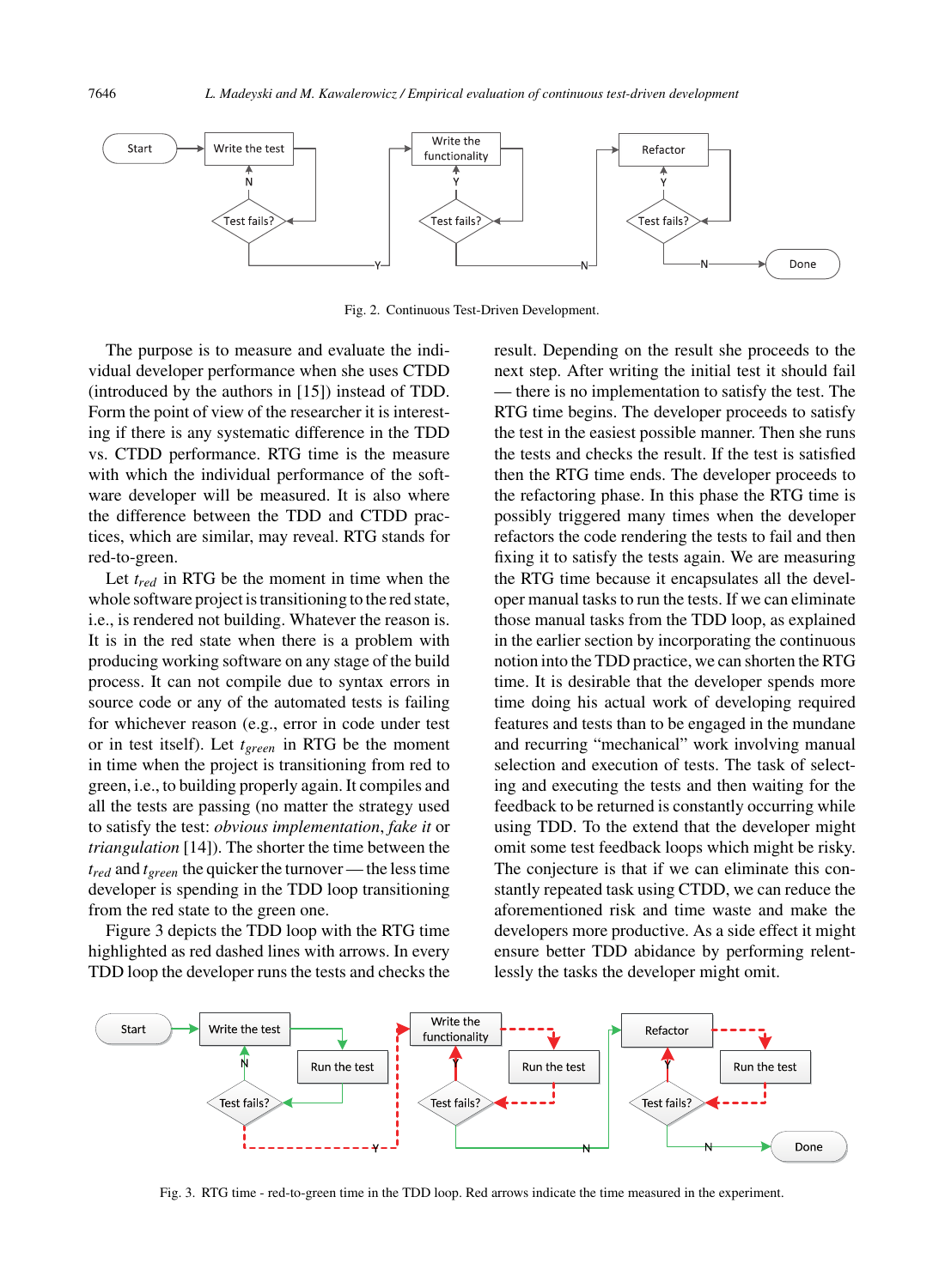|                          | Overview of CTDD experiments                        |                                             |
|--------------------------|-----------------------------------------------------|---------------------------------------------|
|                          | Experiment 1                                        | Experiment 2                                |
| Project                  | Industry grade construction<br>engineering software | Industry grade waste<br>management software |
| <b>KLOC</b>              | 39.2                                                | 277.3                                       |
| Avg. Methods             | 7.31                                                | 9.80                                        |
| per Class                |                                                     |                                             |
| Avg. Statements          | 3.78                                                | 3.04                                        |
| per Method               |                                                     |                                             |
| Avg. Complexity [19]     | 1.73                                                | 1.71                                        |
| Developers               | 2                                                   | 2                                           |
| Developers participating |                                                     | $\mathfrak{D}$                              |
| in experiment            |                                                     |                                             |
| Environment / language   | NET / C#                                            | NET / C#                                    |
| IDE                      | Visual Studio 2012                                  | Visual Studio 2015                          |
| <b>IDE</b> Extensions    | AutoTest.NET4CTDD,                                  | ResharperSensor,                            |
|                          | NActivitySensor                                     | NActivitySensor                             |

Table 1

The context embraces real-world commercial software development projects. First is a civil engineering software project for doing the calculation of various concrete constructions. It is a Windows desktop application using Windows Presentation Foundation to create GUI. Second is a software for in-house waste management in a company that is producing or processing dangerous wastes. It is a web application that uses ASP.NET MVC to create GUI. Both projects are using C# as a programming language and are written using Microsoft Visual Studio. Table 1 shows some additional data about the experiments and the software projects under investigation.

The goal template proposed by Basili et al. [3] was used to summarize the scope of the study as follows: *Analyze* the CTDD practice

*For the purpose of* evaluation

*With respect to* its efficiency measured by the RTG time

*From the point of view of the* researcher

*In the context of* a professional software developer in real-world (industrial) software development project(s).

# *3.2. Hypothesis formulation*

A precise statement about what will be evaluated in an experiment is the central aspect of experiment planing. Hence we formulated the null and alternative hypotheses:

H0: There is no difference in the developer coding velocity, measured as the RTG time  $(T_{RTG})$ introduced earlier in Section 3, between the CTDD and TDD observation occasions, i.e., H0:  $T_{RTG}(CTDD) = T_{RTG}(TDD).$ 

H1: Using CTDD in a real software project makes the developer faster in comparison to TDD in terms of the RTG time, i.e., H1:  $T_{RTG}(CTDD)$  < *TRTG*(*TDD*).

In Section 3.1, we mentioned that we expect the CTDD to reduce the waste related to the RTG time so we are predicting a direction in the effect and thus we could assume directional alternative hypothesis.

## *3.3. Experimental design*

Performing an empirical study in the real world, commercial software development project, apart from obvious challenges, has important advantages, e.g., increasing the external validity of the obtained results. It is hard to obtain this level of external validity by performing experiments with computer science students on a toy project at university. It is also the case that we decided to grab the opportunity we had an access to the CODEFUSION company (through one of the authors). As a result, our decision to perform the study in the real project should help us to generalise the results of our study to similar industrial projects.

Despite having access to the professional software developers we needed to take into consideration that a software developer is valuable and expensive "resource" in the IT industry. Developer's time is a scarce resource and the goal of the various parties (researcher and business owner) regarding the experiment do not necessary converge. The researcher is often interested in improving the industry process through a large, controlled experiment where reliable conclusions can be drawn. The business or project owner is mostly interested in the return of investment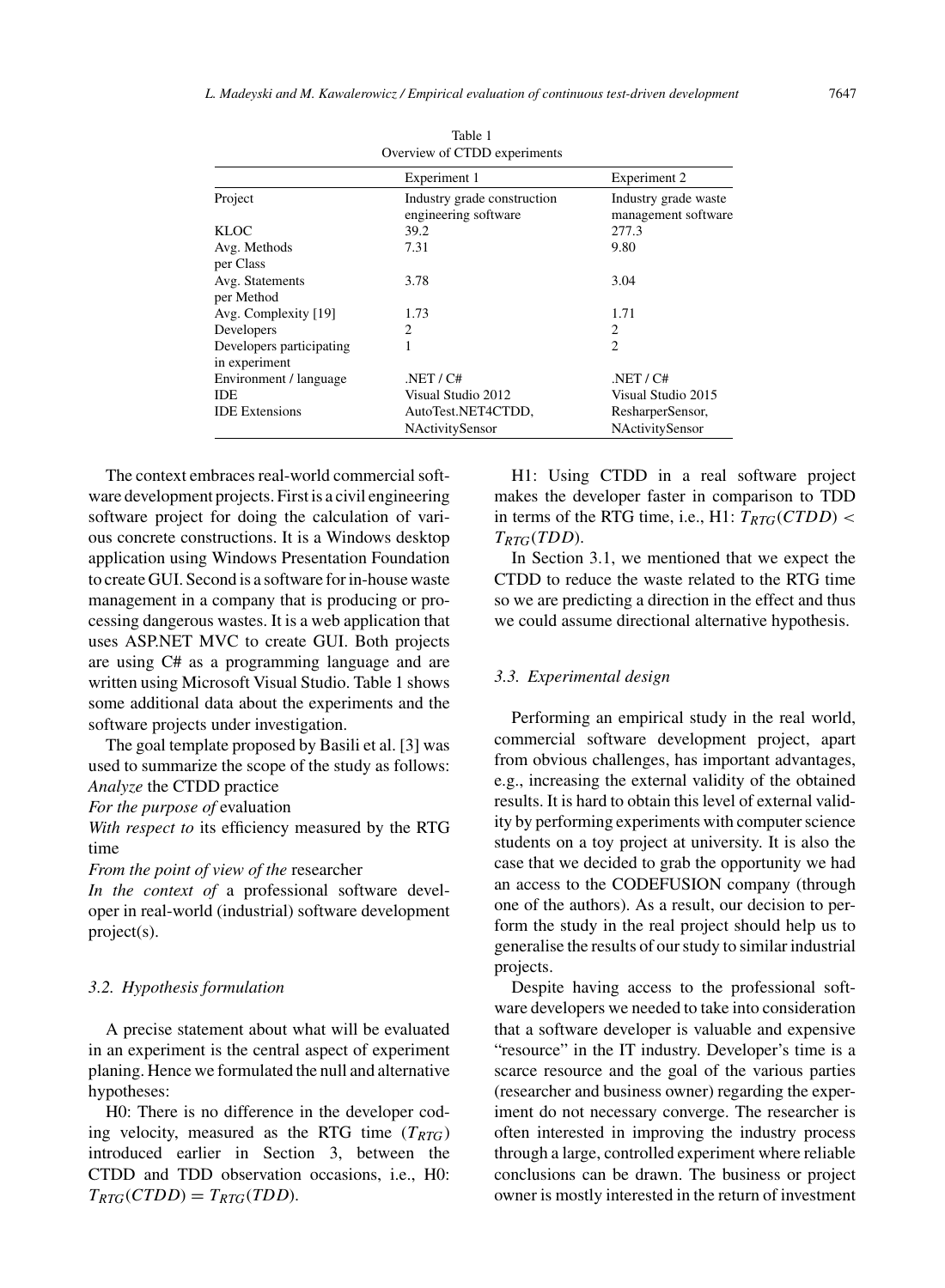(ROI). The incorporation of the results of an experiment are interesting for business owner only if the positive impact to the project was proven. From the business point of view the professional developers are expensive assets, seldom available for scientific research.

Because we had access to a small software development company we up front gave up the idea to perform large scale experiment. Also performing the project or its part twice once with use of TDD and once with CTDD was not an option. The company we had access to, was co-run by one of the authors of this paper, while one of the customers of that company had scientific background and was kind enough to allow some experimentation provided the impact on the project will be reasonably small. Furthermore, we could perform a part of the experiment in an in-house product development project. Because the developers had full freedom to choose weather to use TDD in the project or not we had on of two developers involved in the project using TDD in the first experiment and both developers involved in the second project using (i.e., small-*n*). That was the reason we were not controlling the TDD process conformance in the experiments. The developers had no reason not to use the practice if they freely choosed to do so in the fist place.

An important aim of the experimental design is to mitigate threats to internal validity related to alternative explanations. Randomization can be seen as a useful technique to mitigate this threat. Because of the constraints imposed by the company and the project we were not able to assign the interventions (treatments) at random to a large enough number of participants (subjects) as it is the case in classic, large*n* experimental designs. What we, however, were able to do was to randomly assign treatments to observation occasions to mitigate the threads to internal validity. As a result, we were able to make use of randomization in single case and small-*n* experiments.

Even though it is possible to randomly allocate treatments to observation occasions it is unfortunately not possible to use classic statistical tests (like *t*-test) to analyze the data from single-case or small*n* experimental designs. The assumptions made in the classic tests are different. The most prominent assumption is that the observations are independent. It is obviously not the case when we collect a series of measurements on a single case.

Instead of using classic tests we decided to use randomization tests that fit better for our scenario. They do not require the observations to be independent, and do not relay on rather restrictive assumption of random sampling from a population.

Using single-case/small-*n* experimental design combined with randomization tests [7] (that are the core elements behind our idea of Agile Experimentation in software engineering [16]) were until now mainly used in the social psychology, medicine, education, rehabilitation, and social work [10], although there were first inroads into using those techniques in software engineering as well [8, 16, 17, 25].

Dugard et al. [7] discuss different experimental designs considering the constrains the project characteristics impose on those designs. Taking into account the imposed constraints, we found the *single-case randomized blocks design with two conditions* experimental design to be suitable for our needs because:

- 1. We are treating the participants as single-cases.
- 2. We have two conditions to compare: TDD and CTDD.
- 3. We can arrange those two conditions in blocks.
- 4. We can assign conditions to observation occasions in blocks at random (further details how we did it are provided in Section 4)

To introduce required randomization in our experimental design we decided to use randomized block. This design is one of the schemas in alternation designs. The simplest of the alternation designs is a completely randomized design where the treatments are assigned in a fully random manner. As such some possible assignments can be rather undesirable. For example, such that have no changes in treatments, because the randomization algorithm returned the same treatments all the time (e.g., AAAAAA or BBBBBB) or the changes in treatment was assigned only once during the randomization (e.g., AAABBB or BBBAAA). Random block design deals with that problem by introducing a block. The algorithm we implemented in our tool was based on two conditions. The first treatment in block was always randomly assigned and the second was a reverse. So, the possible assignments, if we have six measurement occasions, are as follows: AB AB AB, BA BA BA, AB AB BA, BA BA AB, AB BA AB, BA AB BA, AB BA BA, BA AB AB.

## **4. Experiment execution**

Two experiments were conducted using the same experimental design but different tools. Table 1 shows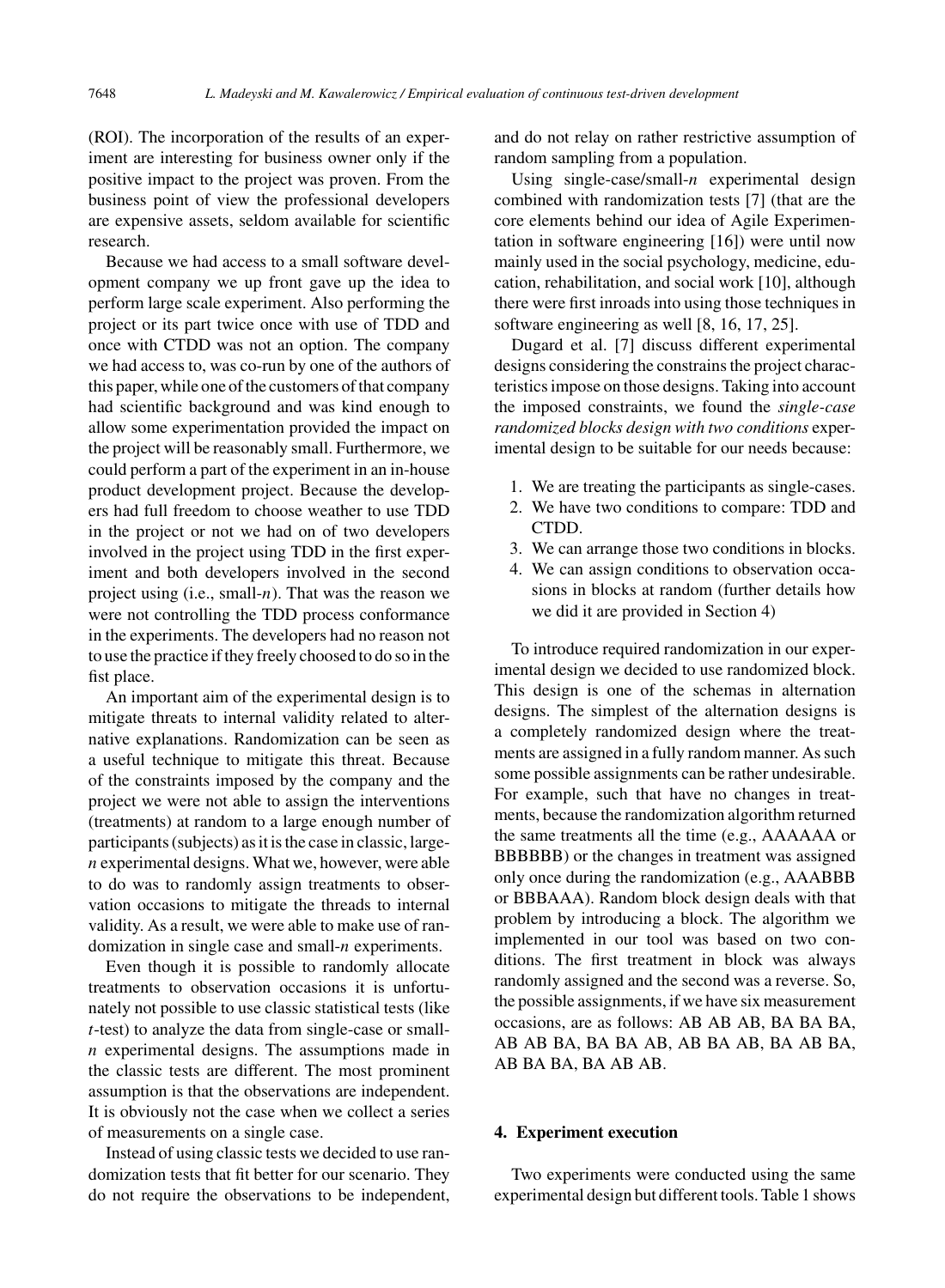the overview of the experiments<sup>2</sup>. Both experiments were conduced on two different industry grade software projects. As mentioned before, the results of the first experiment were reported by the authors in [17].

In the first experiment, we had two developers, but only one was using TDD/CTDD, while in the second one we had also two developers and both of them were using TDD/CTDD. During both experiments the developers were using Visual Studio (version 2012 in the first experiment, while version 2015 in the second one).

In order to gather the data needed to assess the CTDD practice, in the first experiment, we had to extend one tool and develop another.

The first tool AutoTest NET4CTDD is a fork of an open source Visual Studio add-in AutoTest.NET. We have made it possible for AutoTest.NET to gather the real time statistics during its usage. This feature was not available in the built in CT capabilities of Visual Studio. AutoTest.NET4CTDD detects what tests need to be run based on the changes the developer makes in code. It executes all the detected tests regardless of its purpose and origin. Those tests can formally be unit, integration or even system tests. As long as the change the developer made is related to the test that is automated, it will be run. If those tests were used as regression tests, AutoTest.NET4CTDD will run them.

Another feature that we have built into this tool was the ability to turn the automatic testing off for certain classes. If the background testing was turned on, we have had the CTDD phase. If the background testing was turned off, the developer needed to execute tests manually which gave us the TDD phase. The tests in both phases were executed in an user interface nonblocking thread (Visual Studio was responsive all the time). The differentiation weather a class needs to be developed using TDD or CTDD is made using a Random Block Generator tool described later in that section.

AutoTest.NET4CTDD was able to gather the data about the tests performed when developer used CTDD. What we needed was another tool that could allow us to gather the data when developer used TDD, when no CT is performed. We have searched for a ready made extension of this kind available for Visual Studio. Unfortunately we did not find any suitable for our needs so we have decided to develop one, called

NActivitySensor, ourselves. We described this tool in the appendix of [16].

With AutoTest.NET4CTDD and NActivitySensor at hand, we were able to gather the data needed for our empirical investigation of CTDD vs TDD. The measure we have used to compare both practices is red-to-green time (RTG time), see Section 3.1, which can be easily measured using the tools we have developed as they provide the time stamps of all the events needed to calculate it. The RTG time is where the advantage of using CTDD practice could appear over the use of TDD. RTG time is the right measure to differentiate between TDD and CTDD because it measures the time that the developer is wasting by selecting and executing the tests, waiting for the results that were not prepared in advance in the background thread, and checking the results. All else being equal apart from the treatment (TDD vs CTDD) the smaller the RTG time the quicker the developer.

The second experiment was conducted in a project where Visual Studio 2015 was used. At the time of conducting the experiment the developers were using Resharper — a popular Visual Studio extension $3$  that already contained the continuous testing infrastructure. So Resharper (and not AutoTest.NET4CTDD) was used in this experiment to perform CTDD. Unfortunately Reshaper does not provide any data gathering functionality. In order to get the test execution time stamps and results from Resharper we needed to develop the third tool, a plug-in for Resharper called RSActivitySensor.

To introduce randomization to the experiment as required in the *single-case randomized blocks design with two conditions* experimental design, we implemented a subsequent software tool that we called Random Block Generator. RSActivitySensor and Random Block Generator are described in an online appendix [18].

It was agreed upon that the impact of the research on the developers working in the project should be minimal. The Random Block Generator tool usage was the only one manual action the developers needed to perform in the experiment. The tool randomly decides if the class the developer is adding to the project will be developed using TDD or CTDD. The developer then needs to decorate the class with the comment //AUTOTEST\_IGNORE in the first line of the file if it is to be developed using traditional TDD. Both AutoTest.NET4CTDD and RSActivitySensor

<sup>2</sup>All metrics in Table 1 were calculated using SourceMonitor V3.5<http://www.campwoodsw.com/sourcemonitor.html>

<sup>3</sup><https://www.jetbrains.com/resharper/>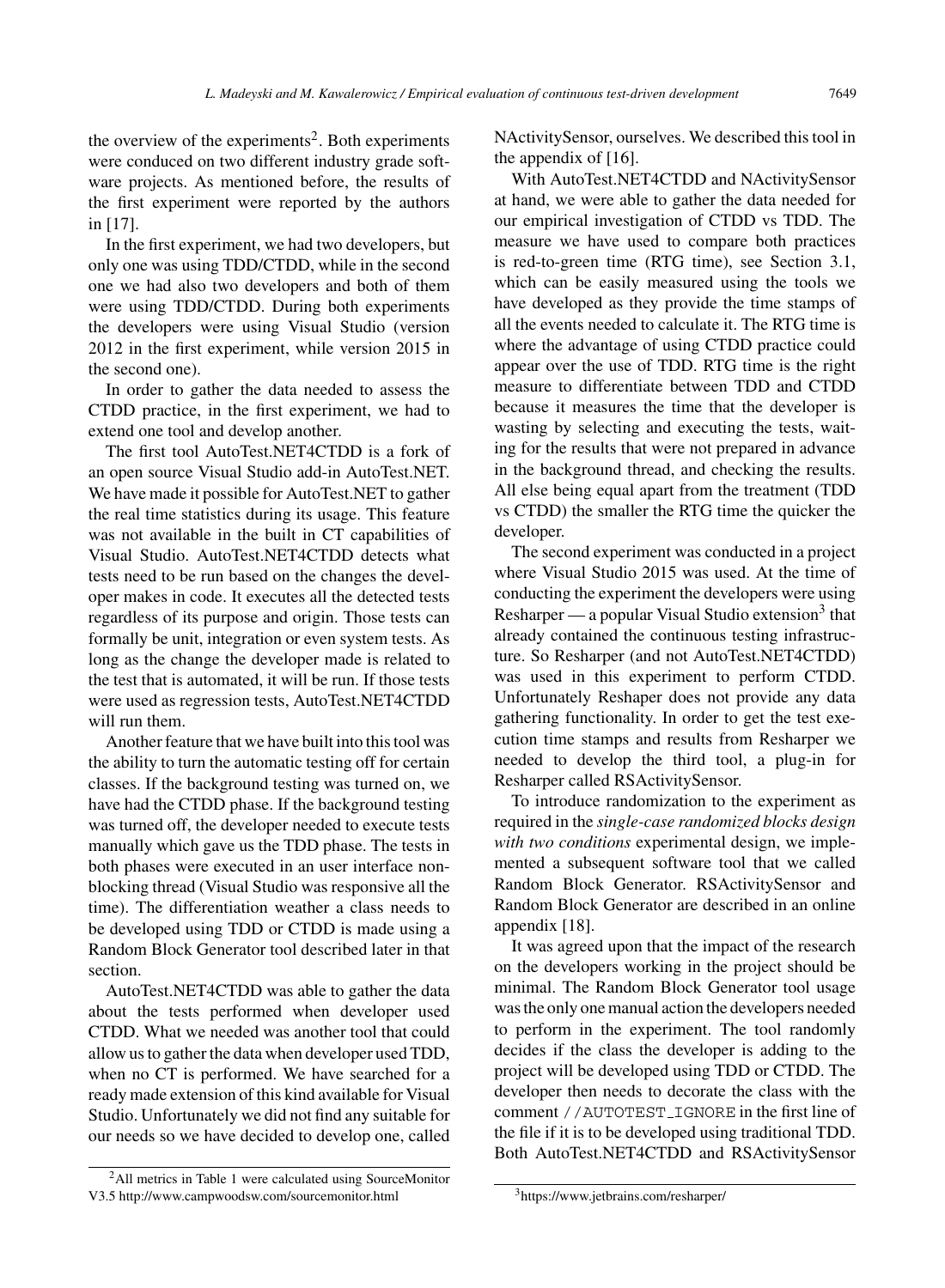read this comment and act accordingly by disabling the CT. In that case the developer needs to select and execute the test manually.

All the data gathered during the experiments was stored in two relational databases. One was for AutoTest.NET4CTDD and one for RSActivitySensor/NActivitySensor. We calculated the RTG time from the time stamps in the database.

We released NActivitySensor and AutoTest. NET4CTDD as open source projects that are available from  $G$ itHub<sup>4</sup>.

# **5. Results**

The statistical analysis of the data was performed using  $R$  [21], while to aid our single-subject data analysis we used an SSDforR [2] package.

In both experiments we began the comparison between the TDD and CTDD phases by calculating descriptive statistics including measures of central location (e.g., mean, trimmed mean), as well as variation in both phases. As is often recommended, we have looked for the outliers and the observations that were beyond the two SD were further investigated. In the first experiment, we have found them to be the RTG times including the midnight (when the project with some failing test(s) was left until the next working day). As a result, we were sure that we need to remove the outliers. In the second experiment we followed the same practice — checked all of the observations that were beyond the two SD and, if it was reasonable, removed from the further analysis (6,7% of the observations from developers involved in the first experiment were considered outliers; in the second experiment the numbers were 4.2% and 4.8%).

The subsequent RTG times from Experiment 1 visualized in Figure 4 and Experiment 2 visualized in Figures 5 and 6 were first sorted by the TDD and CTDD phase and then depicted on the diagrams to better facilitate the presentation of descriptive statistics.

What we found across all of the analysed experiments and developers is that widely used measures of central locations, means and more robust trimmed means, as well as standard deviations of the RTG times are lower in CTDD than TDD, see Figures 4, 5 and 6. It is also visualised by boxplots presented in Figures 7, 8 and 9, as well as summarised in Table 2.

20  $-10\%$  Trim Mean  $\mathbf{A}$  $\blacksquare$ Mos  $\overline{8}$ Median g **RTG**time [m] e<br>60  $\epsilon$ g  $\circ$  $\overline{20}$  $\overline{40}$  $60$ 80  $100$  $120$  $140$ a diagon iont obconvation

Fig. 4. Subsequent RTG durations [min] in phases A (TDD) and B (CTDD) – Experiment 1 (after [17]).



Fig. 5. Subsequent RTG durations [min] in phases A (TDD) and B (CTDD) – Experiment 2, Developer 1.

The only measure of central location that does not follow this, otherwise clear, trend was median in Experiment 1 (see Figure 4, 7 and Table 2) and developer 2 in Experiment 2 (see Figure 6, 9 and Table 2). This is something we did not expect that could contradict our hypothesis. Therefore, now we will focus on detailed analysis and discussion of the obtained results.

# **6. Detailed analysis and discussion of results**

In this section we discuss in detail results of the performed experiments from the perspective of measures of central location, measures of variations, as well as effect size measures which are crucial to provide more

Subsequent red-to-green (RTG) duration

<sup>4</sup><https://github.com/ImpressiveCode>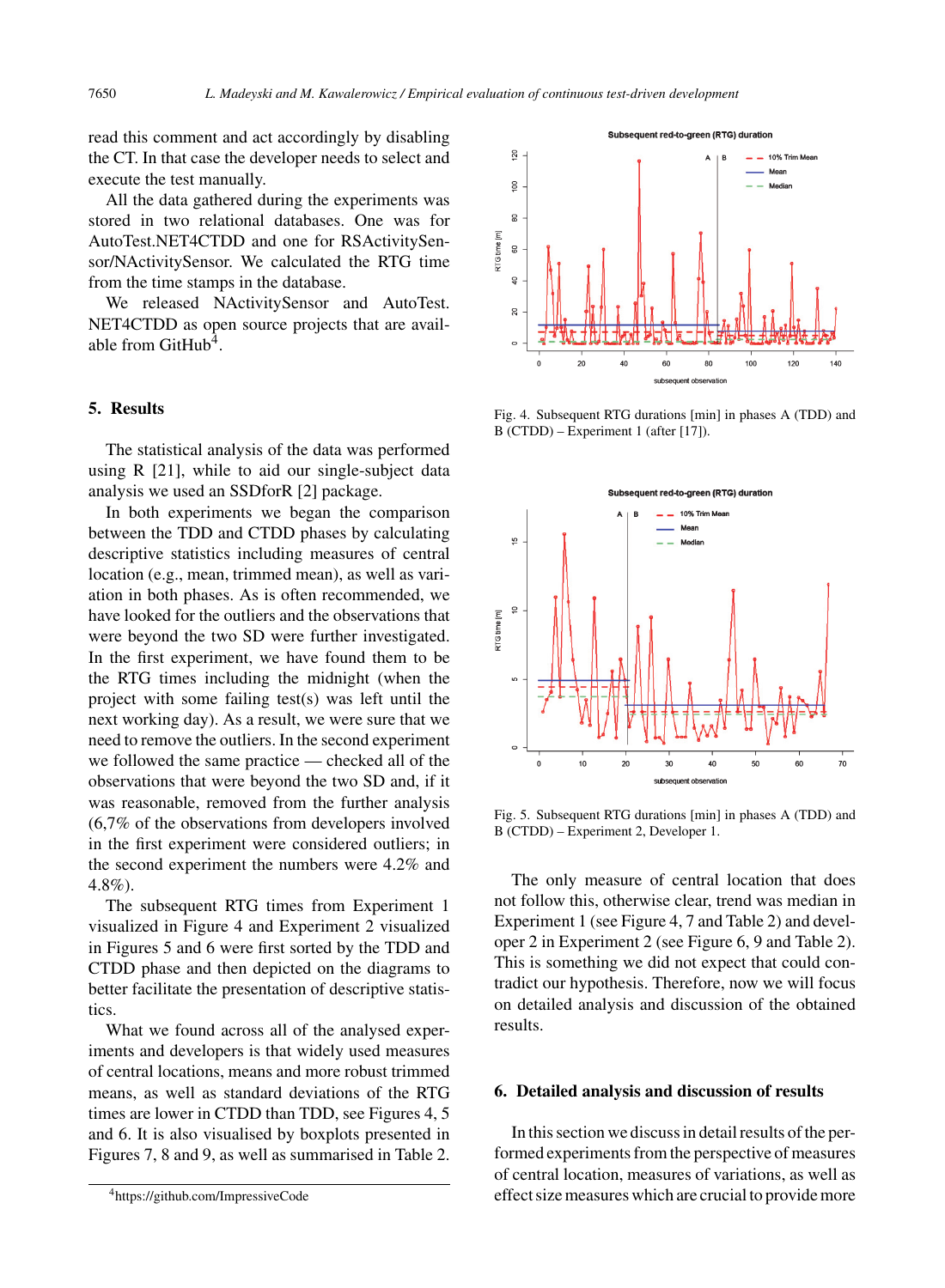

Fig. 6. Subsequent RTG durations [min] in phases A (TDD) and B (CTDD) – Experiment 2, Developer 2.



Fig. 7. Boxplot for RTG duration [min] in A (TDD) and B (CTDD) – Experiment 1 (after [17] with added mean).



Fig. 8. Boxplot for RTG duration [min] in A (TDD) and B (CTDD) – Experiment 2, Developer 1.



Fig. 9. Boxplot for RTG duration [min] in A (TDD) and B (CTDD) – Experiment 2, Developer 2.

reliable conclusions about differences between TDD and CTDD.

#### *6.1. Measures of central locations*

Visual examination of the boxplot in Experiment 1 shows a slight drop in the RTG time in the CTDD phase of that experiment. The boxplot for developer 1 in Experiment 2 indicates an evident drop of the RTG time in the CTDD phase of the experiment. However, the drop is not so evident for developer 2 in Experiment 2. The reason for that might be that the developer 2 was less experienced and was using AutoTest.NET4CTDD in other way than the other developers. It might be that the developer was also the developer that was not strictly following the TDD rules. This was hard to control and constitutes a threat to validity. On the other hand it was entirely developers decision whether to use TDD and when. That is why one of the developers in Experiment 1, who preferred not to use TDD, was not involved in the experiment. Hence, we feel that the process conformance threat, albeit present, was minimised in this way.

It might also be a good idea to build into the research tools the ability to gather more telemetry data, e.g., how exactly the developer is using the IDE and our tool, what tool windows are visible in the IDE and when etc. It could give us in further information to reason about differences between developers.

As pointed out in Section 5, the RTG time mean across all of the experiments and involved developers was smaller in CTDD than TDD. It suggests a positive impact of the CTDD practice. However, mean is not a robust measure of the central location and can be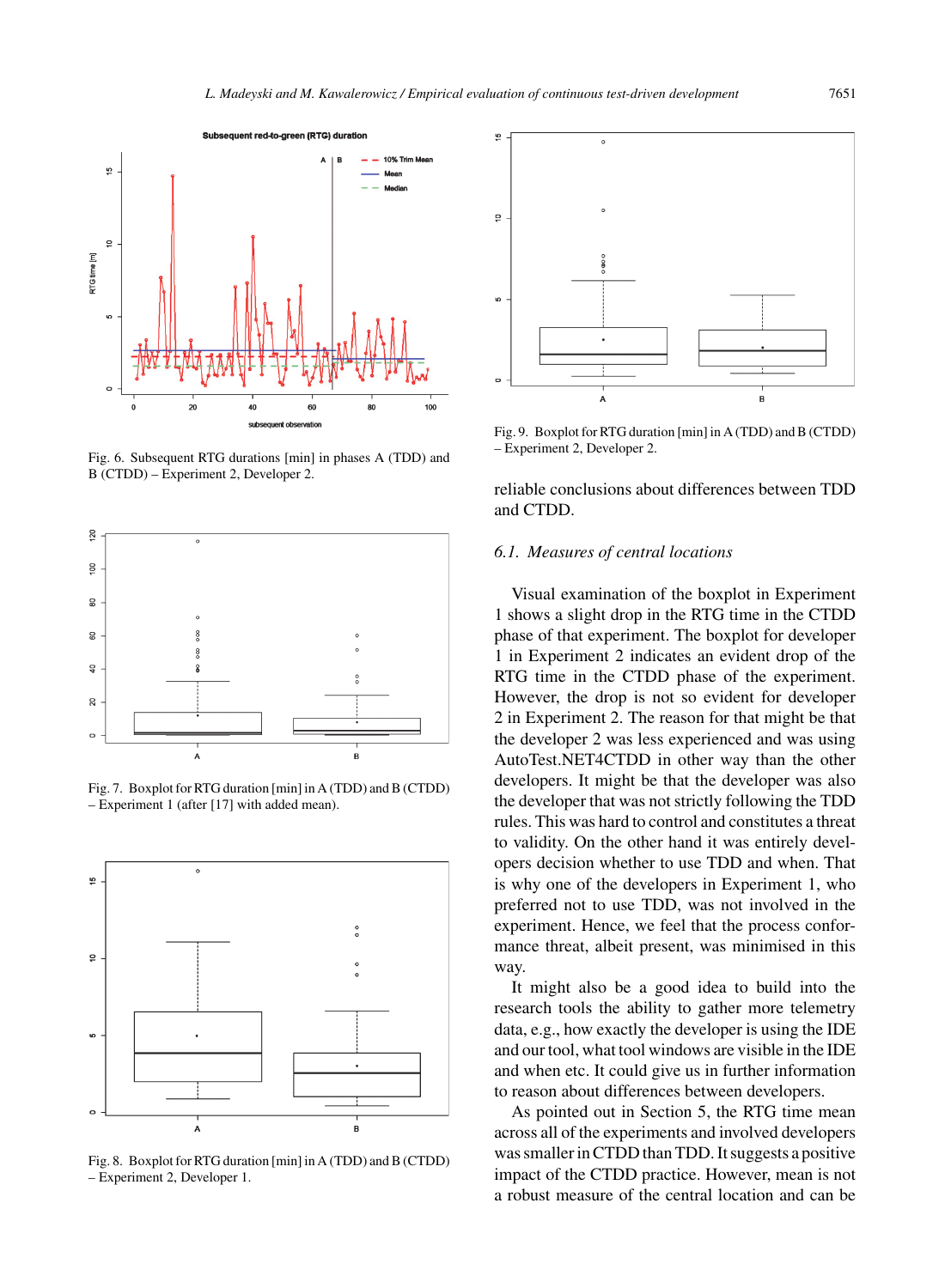| Descriptive statistics (RTG duration [min]) |              |                  |              |                                 |              |        |  |  |
|---------------------------------------------|--------------|------------------|--------------|---------------------------------|--------------|--------|--|--|
| Measurement                                 | Experiment 1 |                  | Experiment 2 |                                 | Experiment 2 |        |  |  |
|                                             | Developer 1  |                  |              | Developer 2                     |              |        |  |  |
|                                             |              | A (TDD) B (CTDD) | A            | (TDD) B (CTDD) A (TDD) B (CTDD) |              |        |  |  |
| number of observations                      | 85           | 55               | 21           | 46                              | 68           | 31     |  |  |
| median (Md)                                 | 1.768        | 3.018            | 3.85         | 2.58                            | 1.615        | 1.820  |  |  |
| mean $(M)$                                  | 12.372       | 8.388            | 5.051        | 3.247                           | 2.683        | 2.088  |  |  |
| 10% trimmed mean (tM)                       | 7.713        | 5.67             | 4.560        | 2.761                           | 2.248        | 1.927  |  |  |
| standard deviation (SD)                     | 20.724       | 12.459           | 4.009        | 2.833                           | 2.601        | 1.451  |  |  |
| minimum $(0\%$ quantile)                    | 0.275        | 0.295            | 0.88         | 0.42                            | 0.25         | 0.43   |  |  |
| maximum (100% quantile)                     | 116.746      | 60.286           | 15.68        | 12.02                           | 14.73        | 5.25   |  |  |
| <b>IOR</b>                                  | 13.439       | 9.804            | 4.5700       | 2.7475                          | 2.1925       | 2.2150 |  |  |
| 25% quantile                                | 0.584        | 0.758            | 1.98         | 1.09                            | 1.000        | 0.895  |  |  |
| 75% quantile                                | 14.023       | 10.562           | 6.5500       | 3.8375                          | 3.1925       | 3.1100 |  |  |

Table 2 Descriptive statistics (RTG duration [min])

strongly influenced by outliers, especially when the number of observations is small.

One of the widely known robust measures of the central location is the median. As pointed out in Section 5, the medians across developers were not consistent, i.e., the median of the RTH time for CTDD was lower in the case of developer 1 in Experiment2, while higher than TDD in Experiment 1 and in the case of developer 2 in Experiment 2. This might be surprising. However, in general the median is not ideal [11]. Even though the median is robust, it ignores all but one or two observations. As a result, estimates of the standard error of the median are not efficient. They may also be unreliable if there are duplicate values in the data. Therefore, trimmed means are often recommended robust measures of the central location while analysing software engineering experiments [11].

The 10% trimmed means for the data in Experiment 1 and Experiment 2, for both developers, suggest the same positive impact of the CTDD practice versus the traditional TDD. Based on the 10% trimmed means, the RTG time reduction in Experiment 1 was about 123 seconds, while in Experiment 2 in the case of developer 1 was 108 seconds, and in the case of developer 2 was over 19 seconds.

# *6.2. Measures of variations*

Apart from the measures of central tendcency, Table 2 reports the maximum and minimum. The difference between these values form a very simple measure of variation — a range. It is clearly the case that variation measured by the range is smaller in CTDD than TDD across all of the experiments and analyzed experiments.

The more valuable measure of statistical dispersion is the interquartile range (IQR) or the middle 50%. IQR is the difference between the 75th (third quantile) and 25th (first quantile) percentiles.

We have found a great deal of variation in Experiment 1. Not only the variation in the middle 50% of the data was substantial, but also IQR for TDD  $(IQR_{1TDD} = 14.023 - 0.584 = 13.439)$  was higher than for CTDD  $(IQR_{1CTDD} = 10.562 - 0.758 =$ 9*.*804). In Experiment 2, we observed a similar pattern, the variation in the middle 50% of the data, in case of developer 1, was higher in TDD  $(IQR_{2TDD1} = 6.55 - 1.98 = 4.57)$  than CTDD  $(IQR_{2CTDD1} = 3.8375 - 1.0900 = 2.7475),$ while in case of developer 2 they were similar  $(IQR_{2CTDD2} = 3.110 - 0.895 = 2.215$ ,<br> $IQR_{2TDD2} = 3.1925 - 1.000 = 2.1925$ . Gener- $IQR_{2TDD2} = 3.1925 - 1.000 = 2.1925$ . ally, the variation in the middle 50% of the data in Experiment 2 was much smaller than in Experiment 1. A possible explanation of this phenomenon might be higher complexity of the project used in Experiment 1 (calculation library in civil engineering) than the project used in Experiment 2 (waste

We also report standard deviation (SD) in Table 2, which is another helpful measure of variation. It describes the average distance between the scores and the mean. According to the 68-95-99.7 rule 68% of the scores in normal distribution are within the 1 SD below and the 1 SD above the mean, 95% are within the 2 SDs and 99.7% are within the 3 SDs below and above the mean.

management).

Standard deviations (SD) calculated in Experiment 1 provide additional empirical evidence to the claim that variation when the CTDD practice was used was much smaller than when TDD was used  $(SD_{CTDD} = 12.459 \text{ vs. } SD_{TDD} = 20.724)$ . This is a desirable effect of the CTDD practice that is designed to provide fast and continuous feedback to the developer informing him immediately when tests do not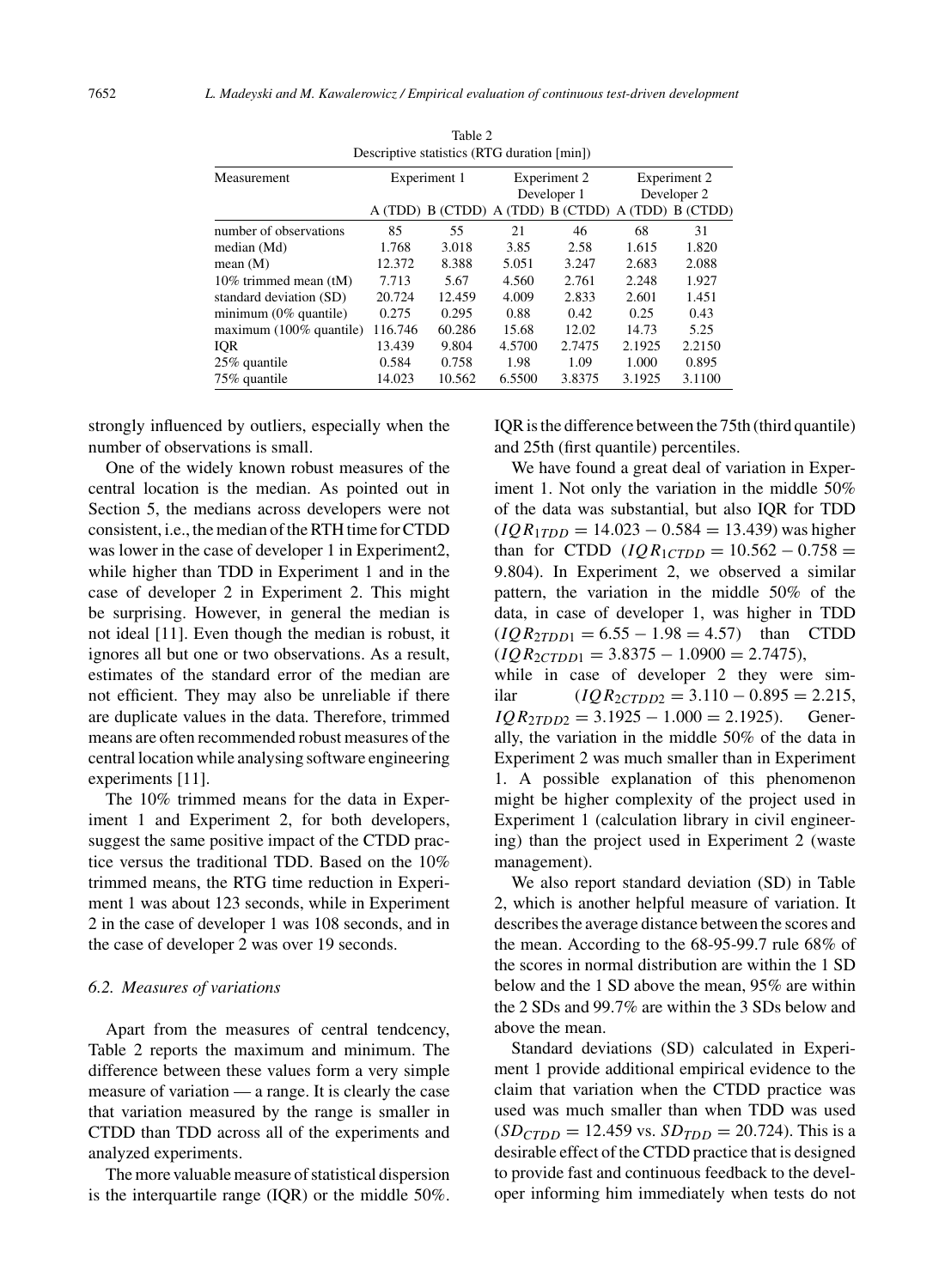pass. We also used this common measure of variation (SD) which measures the distance between the scores and the mean again in Experiment 2 and we observed exactly the same pattern. The SD in Experiment 2 was  $SD_{TDD} = 4.009$  vs.  $SD_{CTDD} = 2.833$  for developer 1 and  $SD_{TDD} = 2.601$  vs.  $SD_{CTDD} = 1.451$  for developer 2. Again, it is straightforward to explain as the aim of the new practice (CTDD) is to provide a fast feedback when tests do not pass, thus the reduced variance in the RTG time thanks to CTDD.

## *6.3. Effect size*

The importance of the experimental effect is often calculated using effect size measures. They can be very helpful, as they provide a measure of the magnitude of a treatment effect (CTDD vs. TDD in our case) and thus complement the statistical significance of the test statistic in a important way. Effect size measures are much less affected by the sample size than the statistical significance and, thus, are better indicators of practical significance [11, 14].

In our case, effect size measures quantify the change between the RTG times in the TDD and CTDD phases of the experiments. To better grasp the effect of CTDD vs TDD, apart from typically reported traditional effect size measures *ES* and *d* − *index* calculated with the help of the SSDforR package, we also report more sophisticated effect size measures PEM and PAND. They are considered to be more appropriate when data are not normally distributed or there are multiple phases to be compared, or there is a large variation between or within phases, which is indeed the case in our experiments.

Effect size measure *ES* is defined as:

$$
ES = \frac{M_{CTDD} - M_{TDD}}{SD_{TDD}}\tag{1}
$$

It is a difference between the RTG times means in the CTDD and TDD phases divided by the standard deviation of the TDD phase.

In our study the variation between the phases differs (see Table 2). In such case it is better to use *d* − *index* as the effect size measure. It is similar to *ES* but uses pooled standard deviation instead of standard deviation. Pooled standard deviation is a weighted average of standard deviations for two groups. *d* − *index* does not show the direction of the effect and can be defined as:

$$
, d-index = \frac{M_{CTDD} - M_{TDD}}{SD_{pool(TDD,CTDD)}} \tag{2}
$$

Neither mean nor median should be used if there are trends in the data, and the same applies to effect size measures *ES* or *d* − *index*. We have calculated the trends using ordinary least squares (OLS) regression because it is considered an accurate measure of the trend. The OLS was calculated for both experiments. In Experiment 1, the multiple R-squared values were very close to 0 (0*.*005 for the phase A (TDD) as well as B (CTDD)), while the p-values for the slopes in both phases were not statistically significant ( $p > .05$ ),  $p = 0.519$  for A and  $p = 0.608$  for B. Hence, we concluded that there were no (or were negligible) trends in the data.

The situation was similar in Experiment 2. The multiple R-squared values for developer 1 were 0*.*088 for the phase A and 0*.*013 for the phase B, with p-values 0*.*192 and 0*.*457 accordingly. For developer 2 we measured multiple R-squared values of 0*.*006 in phase A and 0*.*101 in phase B. The p-values for trend were 0*.*533 and 0*.*0814. The p-value in phase B was not so far from 0*.*05 but still above the threshold what allows us to assert the trend as small enough to proceed and calculate effect size to measure the magnitude of change between A (TDD) and B (CTDD).

In the first experiment, we have calculated  $ES =$ −0*.*192 and *d* − *index* = 0*.*222 which can be interpreted as small, albeit non-zero effect size [6]. In Experiment 2, for the developer 1 we have  $ES =$ −0*.*45018 and *d* − *index* = 0*.*55689 and for developer 2 *ES* = −0*.*22878 and *d* − *index* = 0*.*25788. It is a bit higher, but still small albeit non zero effect in all cases. It is worth mentioning that the minus in *ES* indicates the desirable direction of the change — the drop of the RTG time in CTDD.

Because we had a relatively large deal of variation in both experiments and within both phases we decided to use non-overlapping effect size measures: the percentage of the data points in intervention phase (CTDD) exceeding the median of the baseline phase (TDD), i.e., PEM [13], and the percentage of all non-overlapping data, i.e., PAND [20]. They are calculated by using the percentage of data points in the CTDD phase that exceeds a specific point in the TDD phase [12].

In Experiment 1, we have calculated  $PEM = 0.38$ , which can be interpreted as "not effective" according to [13, 24], and  $PAND = 0.61$ , which can be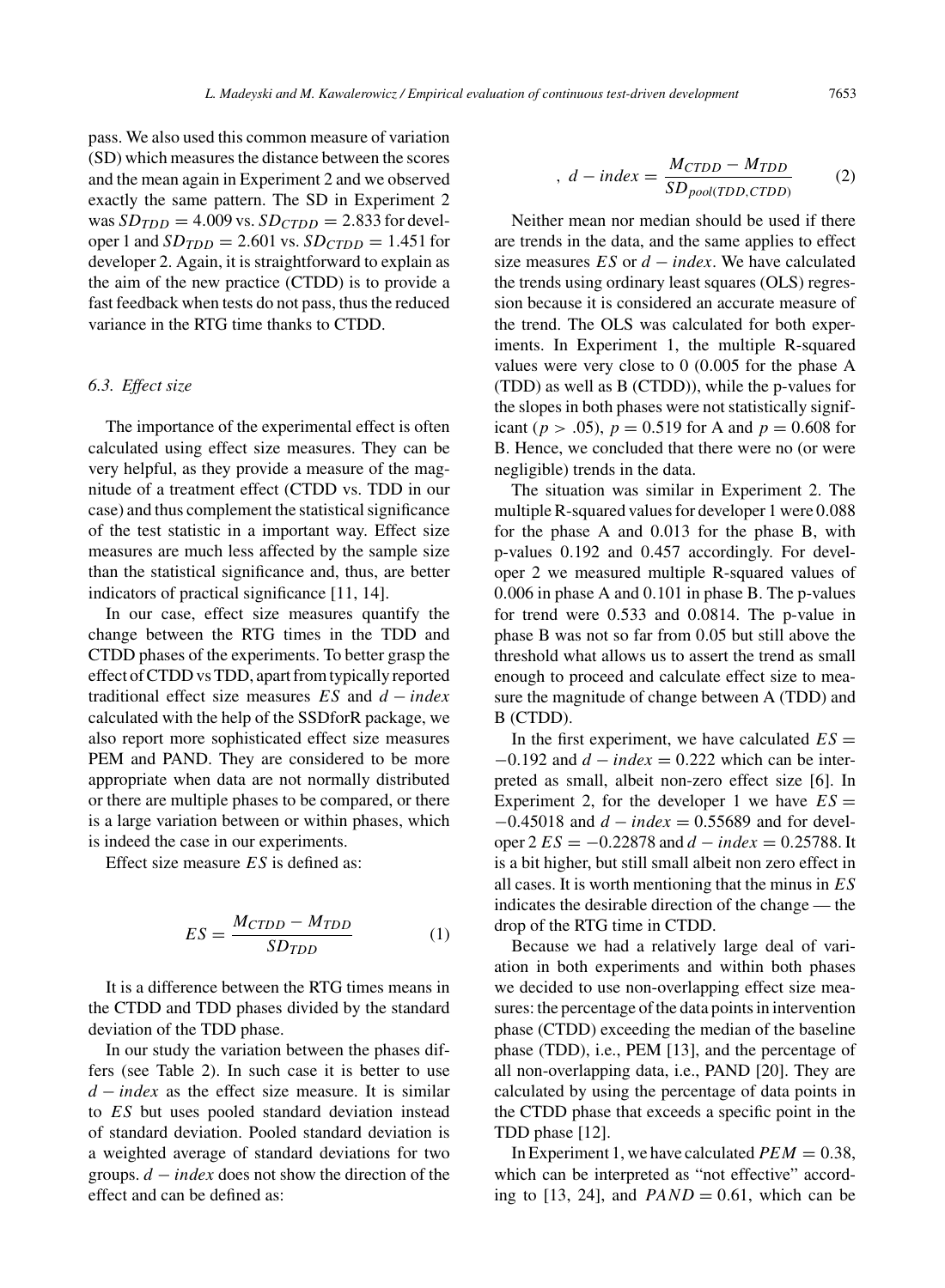interpreted as "debatable effectiveness" according to Parker et al. [20].

In Experiment 2, for developer 1  $PEM = 0.74$ which can be interpreted as "moderate effectiveness", while for developer 2  $PEM = 0.48$  — "not effective". Further, in the case of developer 1 we have calculated  $PAND = 0.3$  which is "not effective" and  $PAND = 0.69$  which is "debatable effectiveness" (it is worth noting that 0.69 is the maximal value in the "debatable effectiveness" range, just below the threshold value for "moderate effectiveness").

## **7. Conclusions and future work**

The results of the second quasi-experiment seem to corroborate the findings we reported in [17]. It seems to be a small effect of using the CTDD practice compared to the TDD practice regarding the RTG time. We have noted drop in the mean, the trimmed mean and variation of the RTG time in CTDD vs TDD across both experiments. Additionally, non-overlapping data effect size measures, developed to deal with large variations within both phases, classified the size of the effect due to CTDD as between "moderate effectiveness" and "not effective".

Obtained results seem to align with common intuition. The act of selecting and executing tests after the changes are made is a simple task. The expected time difference will not be big, but still worth empirical investigation taking into account how often it happens and how many software engineers use TDD (vide Section 1).

The current results are showing that our initial hypothesis, presented in Section 3, seems to be backed by the data. The calculated effect size was moderate at best thus further investigation needs to be made to obtain more reliable empirical evidence. The impact of using CTDD on a day to day work of a single developer is rather small, but a common admission of the new CTDD practice in a team or in the whole organisation might positively influence its performance.

This study can be seen as an example of and a guide to the so called Agile Experimentation and using small-*n* and single case experiments in software engineering [16, 17]. What we think is important, is that Agile Experimentation may bridge the gap between academia and business, between researchers and business owners or developers due to negligible cost of experimentation and

still valuable feedback for developers/business and researchers.

# **Acknowledgments**

Lech Madeyski was partially supported by the Polish Ministry of Science and Higher Education under Wroclaw University of Science and Technology Grant 0401/0201/18.

#### **References**

- [1] The 12th annual State of Agile Report. Technical report, Versionone.com, 2018.
- [2] C. Auerbach and W. Zeitlin. SSDforR: Functions to Analyze Single System Data, 2017. R package version 1.4.15.
- [3] V.R. Basili, G. Caldiera and H.D. Rombach, The goal question metric approach. In *Encyclopedia of Software Engineering. Wiley*, 1994.
- [4] K. Beck, Extreme Programming Explained: Embrace Change. *Addison-Wesley, Boston, MA, USA*, 1999.
- [5] K. Beck, Test Driven Development: By Example. *Addison-Wesley, Boston, MA, USA*, 2002.
- [6] M. Bloom, J. Fischer and J. Orme, Evaluating Practice: Guidelines for the Accountable Professional. *Pearson/Allyn and Bacon*, 2008.
- [7] P. Dugard, P. File and J. Todman, *Single-case and Small-n Experimental Designs: A Practical Guide to Randomization Tests. Routledge, 2nd edition*, 2012.
- [8] W. Harrison,  $N = 1$ : An alternative for software engineering research?, *1997. Based upon an editorial of the same title in Volume 2, Number 1 of Empirical Software Engineering* (1997).
- [9] P.M. Institute, Pulse of the profession: Success rates rise: Transforming the high cost of low performance, 2017.
- [10] A.E. Kazdin, Single-case Research Designs: Methods for Clinical and Applied Settings. *Oxford University Press*, 2011.
- [11] B. Kitchenham, L. Madeyski, D. Budgen, J. Keung, P. Brereton, S. Charters, S. Gibbs and A. Pohthong, *Robust Statistical Methods for Empirical Software Engineering. Empirical Software Engineering* **22**(2) (2017), 579–630.
- [12] A.S. Lenz, Calculating effect size in single-case research, *Measurement and Evaluation in Counseling and Development* **46**(1) (2013), 64–73.
- [13] H.-H. Ma, An alternative method for quantitative synthesis of single-subject researches, *Behavior Modification* **30**(5) (2006), 598–617.
- [14] L. Madeyski, Test-driven development: An empirical evaluation of agile practice. Springer, (Heidelberg, London, New York), 2010.
- [15] L. Madeyski and M. Kawalerowicz, Continuous Test-Driven Development - A Novel Agile Software Development Practice and Supporting Tool. In L. Maciaszek and J. Filipe, editors, *ENASE 2013 - Proceedings of the 8th International Conference on Evaluation of Novel Approaches to Software Engineering*, (2013), pp. 260–267.
- [16] L. Madeyski and M. Kawalerowicz, Software Engineering Needs Agile Experimentation: A New Practice and